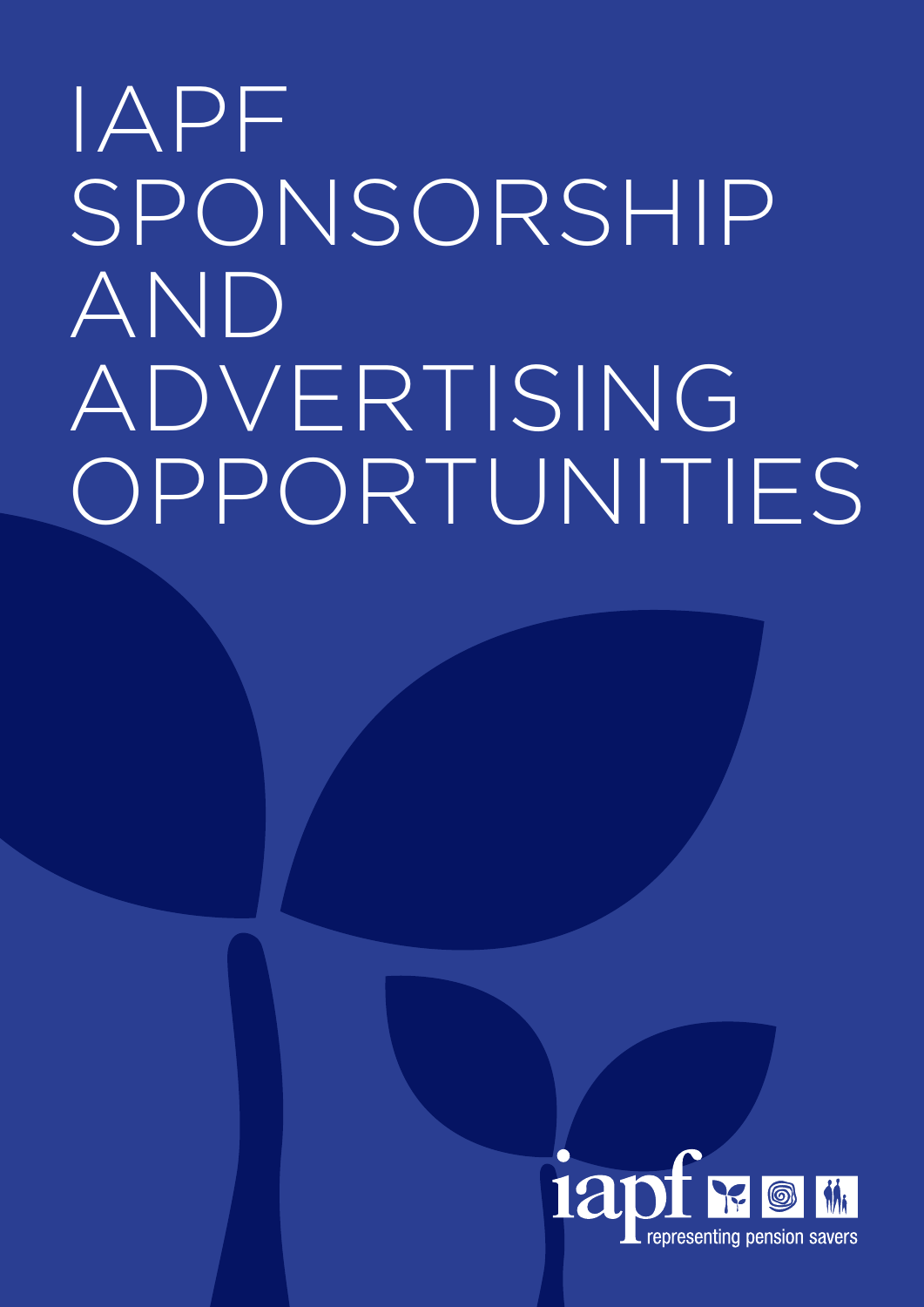# 2022

Please note dates are subject to change. See www.iapf.ie/events for event details and updates.

| JANUARY            | FEBRUARY                                             | <b>MARCH</b>                                  | <b>APRIL</b>                             |              |
|--------------------|------------------------------------------------------|-----------------------------------------------|------------------------------------------|--------------|
| 21 Seminar/Webinar | 10 Seminar/Webinar<br>24 Seminar/Webinar             | 22-25 Investment<br>Conference Week           | 07 Seminar/Webinar<br>28 Seminar/Webinar | Events       |
|                    | 25 Deadline for content -<br>Irish Pensions magazine | Irish Pensions magazine<br>Spring publication |                                          | Publications |

| MAY                      | JUNE                                                                                                  | JULY | <b>AUGUST</b>                                                            |              |
|--------------------------|-------------------------------------------------------------------------------------------------------|------|--------------------------------------------------------------------------|--------------|
| 17-19 DC Conference Week | 02 AGM<br>16 Seminar/Webinar                                                                          |      |                                                                          | Events       |
|                          | 02 Deadline for content -<br>Irish Pensions magazine<br>Irish Pensions magazine<br>Summer publication |      | Deadline for Members to<br>update their content for the<br>IAPF Yearbook | Publications |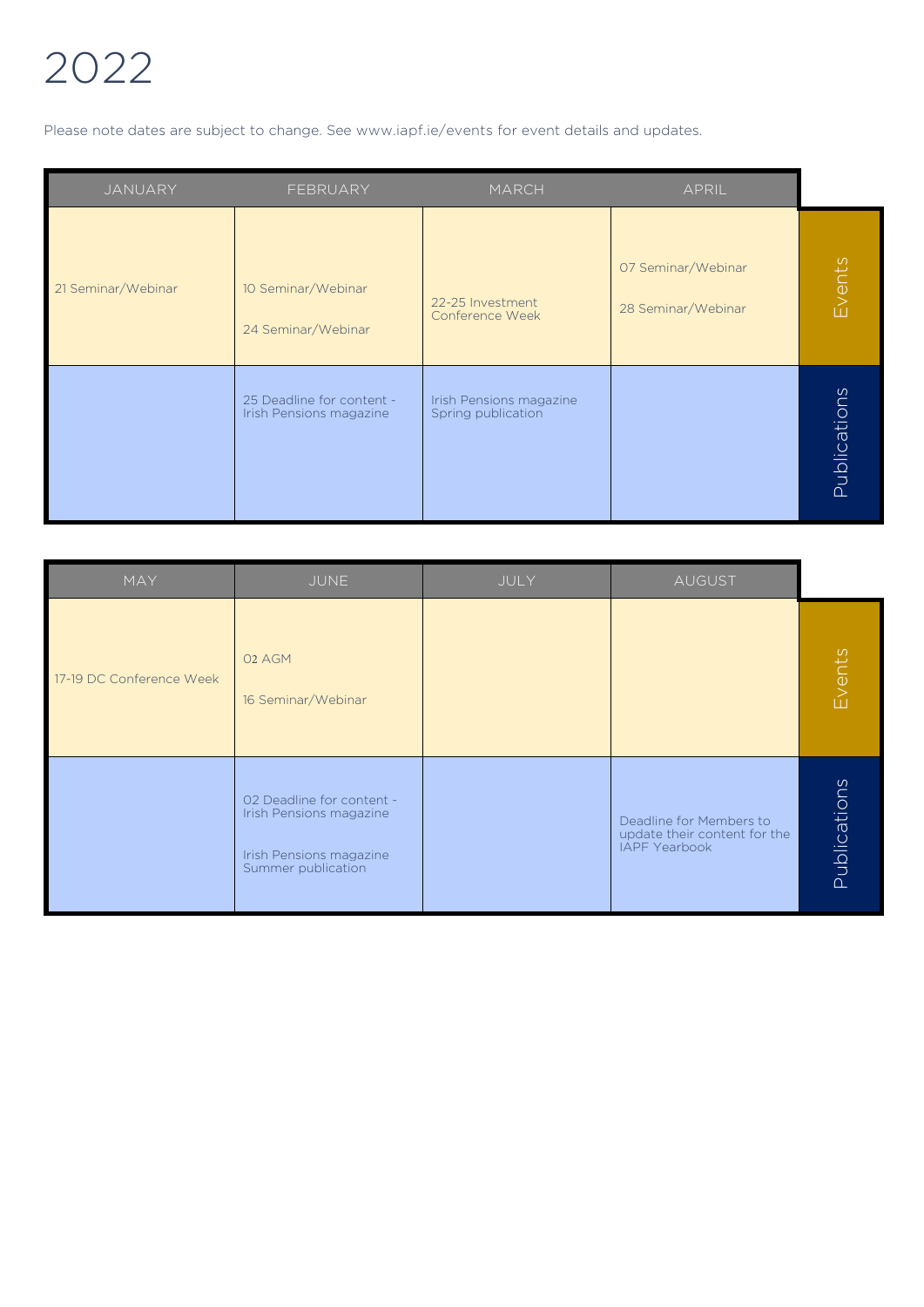| <b>SEPTEMBER</b>                                                                                                                                            | <b>OCTOBER</b>            | <b>NOVEMBER</b>                                                                       | <b>DECEMBER</b>                                                        |                     |
|-------------------------------------------------------------------------------------------------------------------------------------------------------------|---------------------------|---------------------------------------------------------------------------------------|------------------------------------------------------------------------|---------------------|
| 15 Seminar/Webinar<br>29 Seminar/Webinar                                                                                                                    | 18-20 Benefits Conference | 03 Seminar/Webinar<br>17 Seminar/Webinar<br>29 - 01 Dec Governance<br>Conference Week | 29 Nov - 01 Governance<br>Conference Week                              | Events              |
| 02 Deadline for content -<br>Irish Pensions magazine<br>Irish Pensions magazine<br>Autumn publication<br>15 Yearbook: Deadline to<br>receive advertisements |                           | 17 Deadline for content -<br>Irish Pensions magazine                                  | Yearbook Distribution<br>Irish Pensions magazine<br>Winter publication | <b>Publications</b> |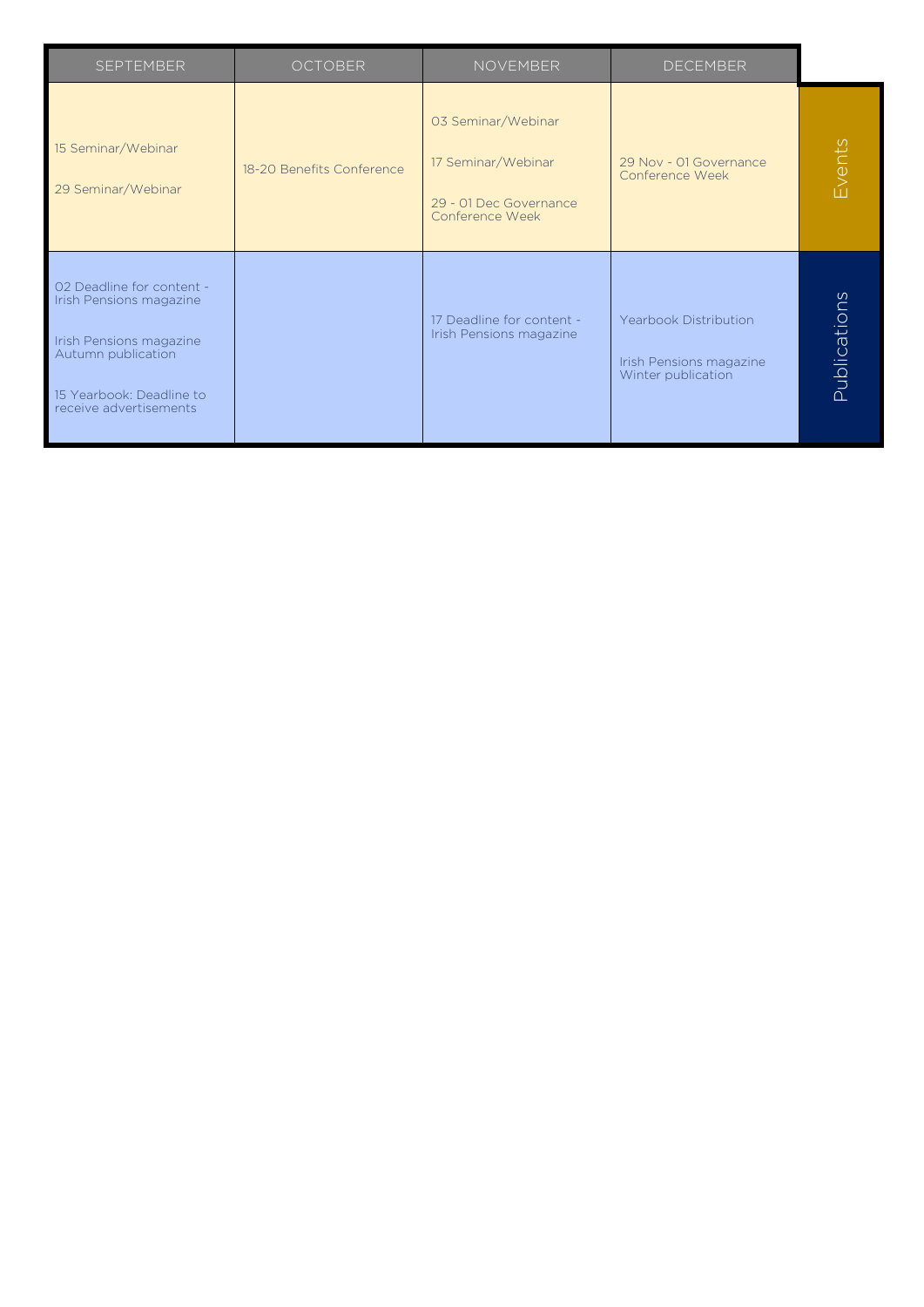# **IAPF Events and Sponsorship**

**The IAPF is the leading organisation representing pensions in Ireland. We are a powerful voice in promoting the cause of provision for retirement. We provide a wide range of events that allow members to keep abreast of developments and enhance their pensions and investment knowledge. IAPF events are ideal channels for companies to showcase their brand, products and services to the Irish pensions community.** 

Sponsorship of an IAPF event is exclusive to IAPF members only. Your brand will be at the centre of attendee awareness before, during and after the event. You have the opportunity to make key decision makers aware of your philosophy and views which can lead to new business conversations and opportunities while networking with the Irish pensions community

#### **Sponsorship (either exclusively or jointly) of an IAPF event will include the following:**

- Promotion across our communication channels; direct email (to the 1,750+ member contacts), IAPF website, IAPF Yearbook & IAPF Digital Magazine as well as our Press Releases and eUpdates. Increased visibility and reinforcement of your industry leadership
- Logo placement on IAPF website Events Page and in all conference communiqués (email and social media). This includes a link to your website
- Sponsor may provide a conference speaker to cover a topic which will be of educational interest<sup>†</sup> to the audience and that fits with the conference programme
- Complimentary Delegate passes
- Shared branding with the IAPF on conference brochure and PowerPoint
- Opportunity to provide promotional leaflets, pens and gifts to the delegates
- Permission to use the IAPF logo in the context of sponsoring our event, which offers you the opportunity to leverage your positive association with the IAPF
- Dedicated member of IAPF staff to liaise with on logistics, before, during and after conference

† Precise details to be agreed by sponsor and IAPF in written agreement

**Due to Covid-19, social distancing and travel restrictions currently in place we moved our events online and for 2022 will most likely host a hybrid of physical and digital events. It is our intention to continue to provide our members with the high calibre programme of events they have come to expect from us through these new channels.** 

| EVENT                        | <b>DURATION</b>              | APPROX.<br><b>ATTENDEES</b> | <b>TRUSTEE ATTENDANCE</b><br>(approx.) | CPD<br>Hours   |
|------------------------------|------------------------------|-----------------------------|----------------------------------------|----------------|
| In person Conference         | 4-5 hours                    | 200-350                     | 50%                                    | $\overline{4}$ |
| Online Conference            | 1.15 hrs daily over 3-4 days | $200 - 300$                 | 50%                                    | 3              |
| In person Seminar            | $1.15$ hrs                   | $10 - 50$                   | 50%                                    |                |
| Online Seminar               | $1.15$ hrs                   | 50-100                      | 50%                                    |                |
| In person Trustee Only Event | $1.15$ hrs                   | $10 - 50$                   | 100%                                   |                |
| Online Trustee Only Webinar  | $1.15$ hrs                   | 25-100                      | 100%                                   |                |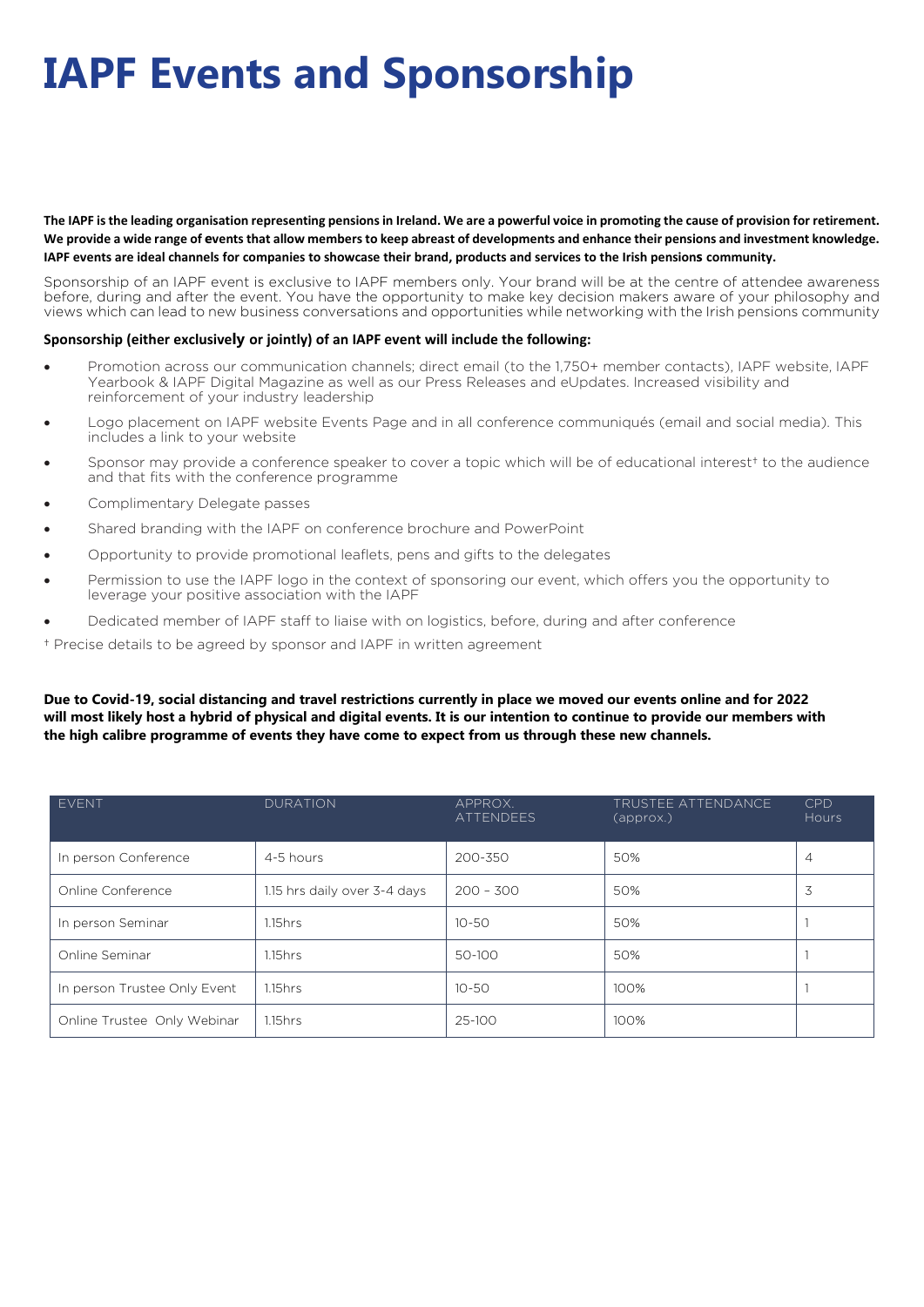## **The IAPF Annual Yearbook**

### **IAPF Annual Yearbook and Membership Directory**

The IAPF Annual Yearbook provides invaluable information on services provided by the IAPF and is a very useful reference document detailing a comprehensive list of the most up to date information and contact details of Irish pension schemes and their service providers.

The IAPF Yearbook is a highly valued printed reference source and is provided FREE of charge to all IAPF members in December. This ensures a wide distribution among scheme managers, employers, trustees and service providers.

A PDF Version is also available to members to read online. To view the 2021 Yearbook, [click here.](https://iapf.ie/Publications/IAPFYearbook/2021-adadfsaf-fggf-5/)



| $\Delta$ $\Gamma$ $\Gamma$ $\Gamma$ $\Gamma$ $\Delta$ $\Gamma$ $\Gamma$ $\Gamma$ $\Gamma$ | <b>PRICE</b>   | <b>SPECIFICATIONS</b>                                      |
|-------------------------------------------------------------------------------------------|----------------|------------------------------------------------------------|
| Outside Back Cover                                                                        | €3.650         | 150x245mm with 3mm bleed                                   |
| Inside Front Cover                                                                        | €.3.500        | 150x245mm with 3mm bleed                                   |
| Inside Back Cover                                                                         | €3.400         | 150x245mm with 3mm bleed                                   |
| Inside Membership Directory Cover                                                         | €3.400         | 150x245mm with 3mm bleed                                   |
| Opposite Membership Index                                                                 | €.5.15()       | 150x245mm with 3mm bleed                                   |
| Within Membership Directory                                                               | €3.150         | 150x245mm with 3mm bleed                                   |
| Opposite Contents Page                                                                    | €3.150         | 150x245mm with 3mm bleed                                   |
| Full Page                                                                                 | €2.600         | 150x245mm with 3mm bleed or supply 130x228mm with no bleed |
| Logo in Listing                                                                           | €125           | High-resolution image (.jpeg, .png, .tiff @ 300dpi CMYK)   |
| _oose Inserts and articles.                                                               | By Arrangement |                                                            |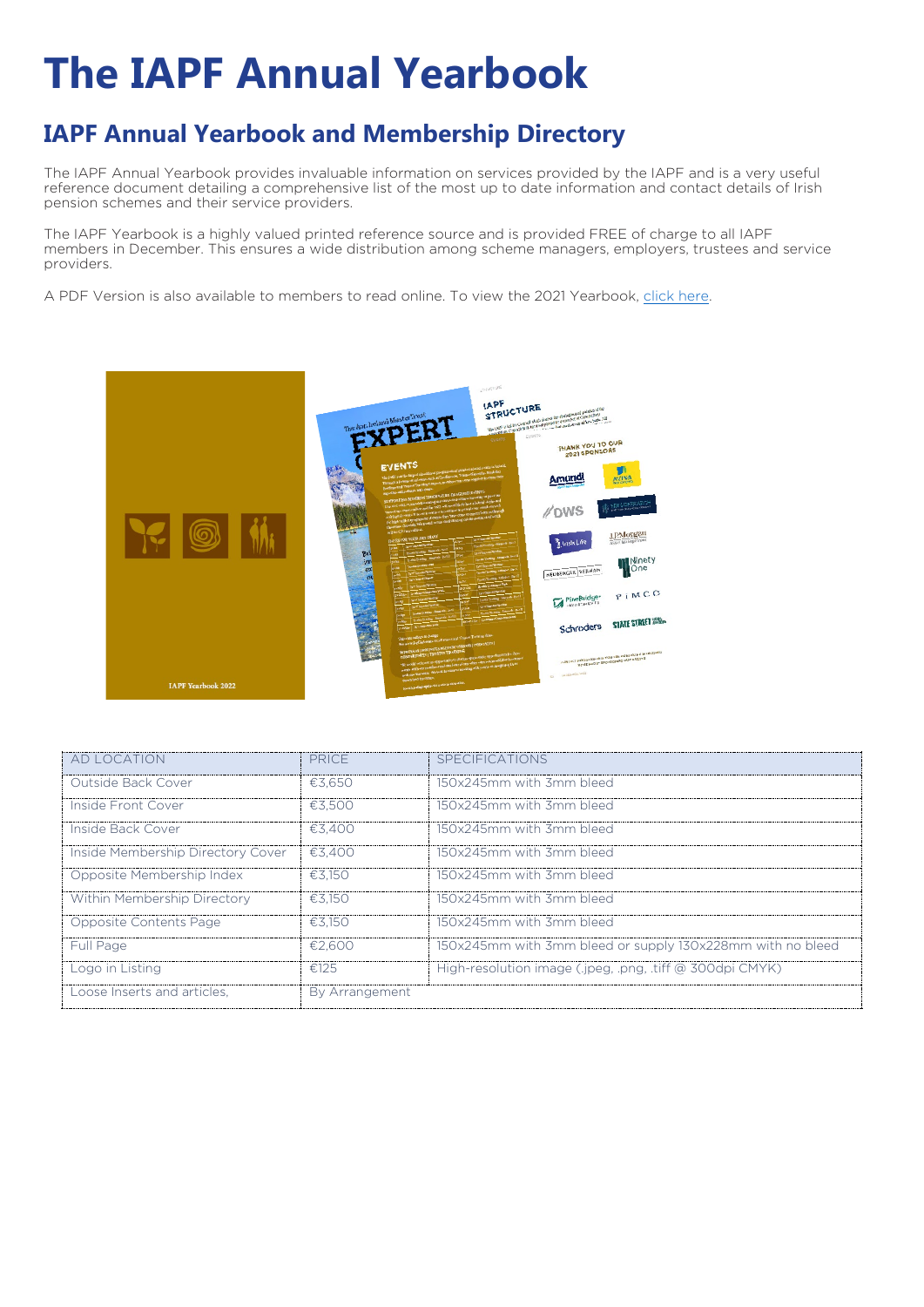### **Irish Pensions Magazine**

#### **IAPF's free of charge online quarterly magazine**

The IAPF's online Irish Pensions magazine features up to date articles and editorial comment in relation to pensions in Ireland. Advertising in the Irish Pensions gives you access to a large audience of members and Trustees in a focused way.

- Targeted Delivery direct to over 1,750 IAPF members from 460+ companies
- Quality engaging content = Excellent reader engagement
- LIVE back-links to your company's website
- Quarterly publication
- Service Directory list at back of magazine
- Distribution through other pension community kindred organisations

Advertorials/Sponsored Articles: Each edition of the online Irish Pensions magazine covers prominent pension topics of the moment as well as up to date news and feature articles from leading sector experts. This is your opportunity to communicate your company's strategy for pension funds. Articles can be approximately 1,500 words and come with a complementary full page ad. Advertisements: Connect with the pension sector, strengthen your brand, generate leads and drive your business forward with your message.

#### Standard Advertising Rates for Members 2022

| Advertorial/ Sponsored Article                             | €1500  | Approximately 1,500 words in a Word<br>document.<br>Include the author's name and position. Also send a hi-<br>resolution copy of her/his head-shot as a separate JPG<br>or PNG file. |
|------------------------------------------------------------|--------|---------------------------------------------------------------------------------------------------------------------------------------------------------------------------------------|
| Full page inside front cover                               | €850   | 297x210mm                                                                                                                                                                             |
| Beside Chairperson's message                               | €650   | 297x210mm                                                                                                                                                                             |
| Full page inside magazine                                  | €500   | 297x210mm                                                                                                                                                                             |
| Half page ad                                               | €300   | 148x210mm                                                                                                                                                                             |
| Service Directory listing (4 issues) Click here for sample | €1.000 | Contact us for details                                                                                                                                                                |

Packages available for multiple issues

| <b>SPRING</b>          |                           |  |
|------------------------|---------------------------|--|
| Publish date:          | Friday 11 March 2022      |  |
| Last date for content: | Friday 25 February 2022   |  |
|                        |                           |  |
| <b>SUMMER</b>          |                           |  |
| Publish date:          | Friday 17 June 2022       |  |
| Last date for content: | Thursday 02 June 2022     |  |
|                        |                           |  |
| <b>AUTUMN</b>          |                           |  |
| Publish date:          | Friday 16 September 2022  |  |
| Last date for content: | Friday 02 September 2022  |  |
|                        |                           |  |
| <b>WINTER</b>          |                           |  |
| Publish date:          | Friday 2 December 2022    |  |
| Last date for content: | Thursday 17 November 2022 |  |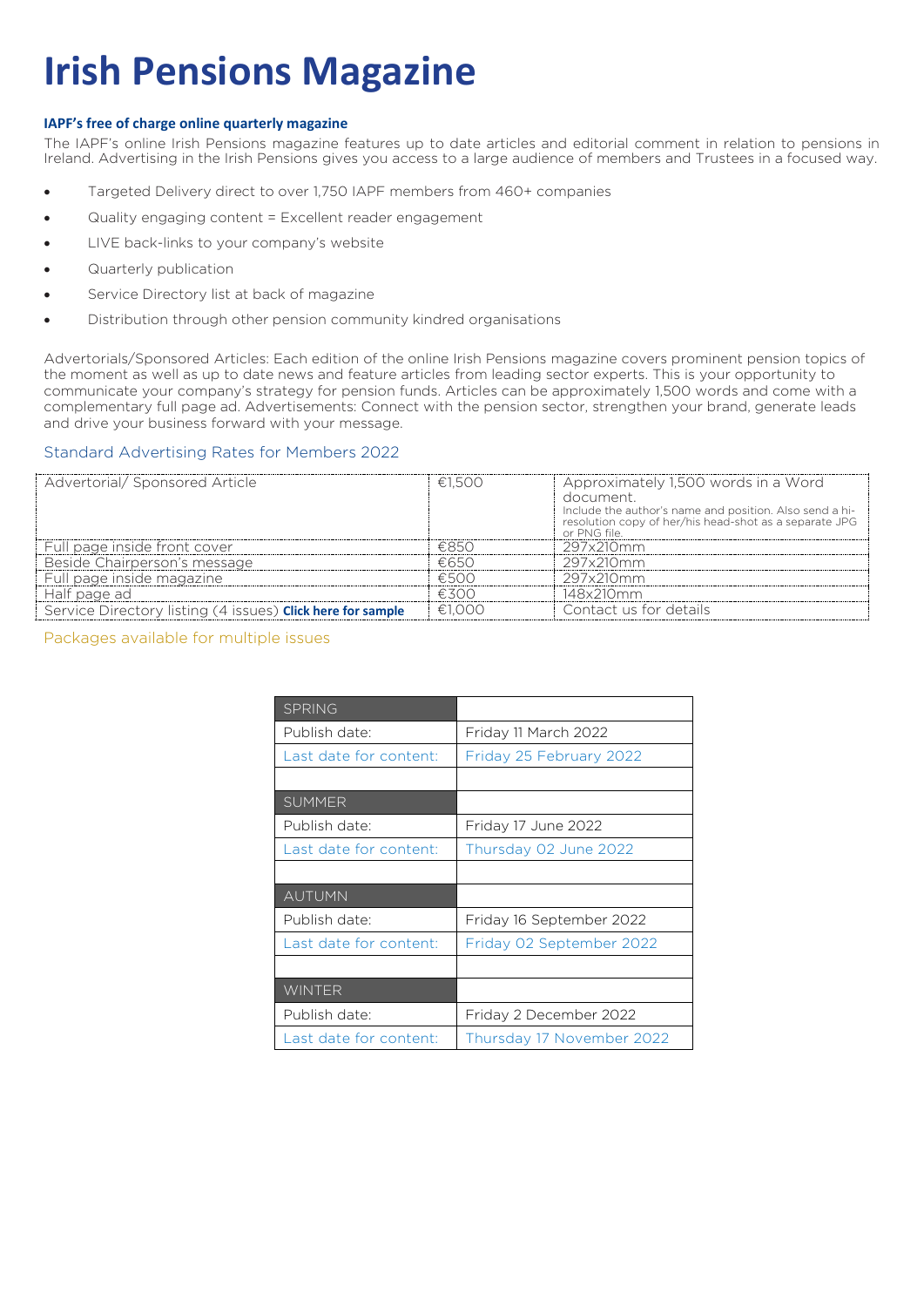### **Technical Specifications for Online Magazine**

| <b>MFDIA</b>           | Screen                                                                                                                                                                                                                                                                                            |
|------------------------|---------------------------------------------------------------------------------------------------------------------------------------------------------------------------------------------------------------------------------------------------------------------------------------------------|
| FILE FORMAT            | Artwork: PDF. Text: Word. Logo, graphs and author's photograph: JPG.                                                                                                                                                                                                                              |
| COLOUR MODE            | <b>RGB</b>                                                                                                                                                                                                                                                                                        |
| <b>RESOLUTION</b>      | 300 dpi                                                                                                                                                                                                                                                                                           |
| <b>DIMENSIONS</b>      | Full Page Ad - A4 portrait. 297x210mm or Half Page Ad - A5 landscape. 148x210mm                                                                                                                                                                                                                   |
| <b>IMPORTANT NOTES</b> | Do not include bleed, bleed lines, crop marks or any whitespace around ad unless<br>part of the ad Flatten the file and ensure that all hyperlinks (to websites and email<br>addresses) are provided as working/clickable links as they will be live and interactive<br>in the final publication. |
| <b>TIPS</b>            | The main text of the magazine articles is 11pt so ideally text in the ads should be 11pt -<br>12pt or higher in order for viewers to read it without zooming in.<br>Sans-serif fonts are more legible on screen so preferably should be used for body text.                                       |
|                        | The ads should be designed for screen as opposed to print therefore use colours in text<br>that will stand out against the background they are on.                                                                                                                                                |
|                        | If you are re-using ads that were previously made for printing purposes, please forward<br>them to us well ahead of time so that they can be tested to make sure they work well in<br>our magazine.                                                                                               |
|                        | Remember, important text should be in large, clear fonts in order to be legible.                                                                                                                                                                                                                  |
| CONTACT                | If you require any assistance or would like to arrange to see your ad tested in the<br>magazine format, please contact Kelley McMenamin on Kelley.McMenamin@iapf.ie                                                                                                                               |

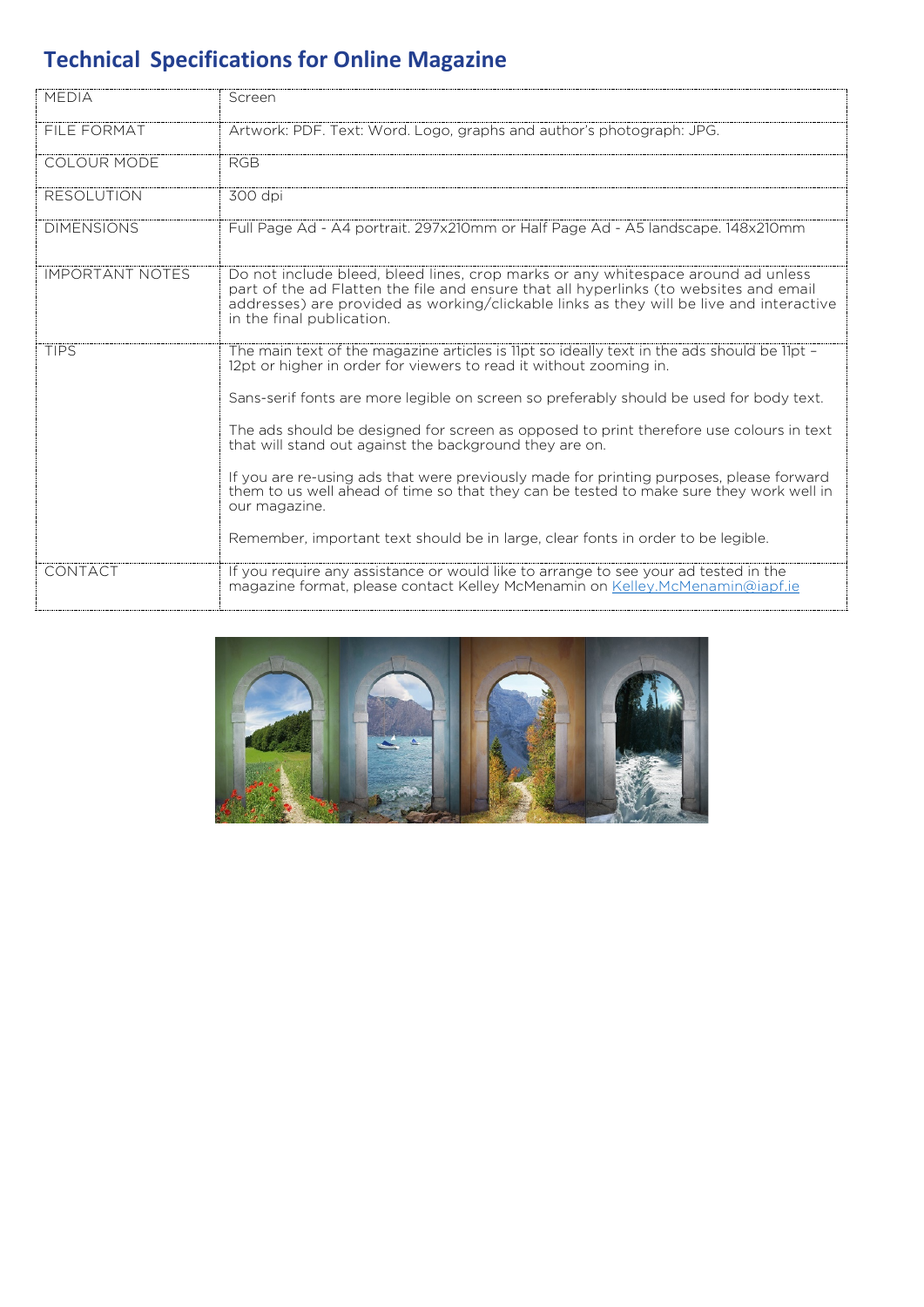### **Podcasts**

#### **Always Available Online - Podcasting Possibilities - Staying Connected During Social Distancing**

The IAPF have a range of sponsored and non-sponsored podcasts availabl[e online.](https://iapf.ie/podcasts/)

- Sponsor can provide a speaker to cover a topic that is of educational interest to the audience. Speaker content is to be reviewed by and agreed with the IAPF. Final version of Podcast made strictly on a non-commercial basis. Speakers are asked not to make any commercial / marketing pitch in their presentation.
- Podcast will be hosted on the IAPF website and distributed to members
- Podcast will be promoted to IAPF members and non-Members via a marketing email
- Sponsor can provide speaker bios and links to material for the information page on the podcast webpage
- Targeted Delivery direct to over 1,750 IAPF members from 460+ companies plus distribution through other pension community kindred organisations
- Recognised as quality, engaging content

Format of podcast to be agreed in advance:

#### Options are

(A) Podcast with sponsored speaker for distribution only (sponsor provides fully produced podcast for hosting on IAPF website and distribution only)

(B) Introduction and sign off from the IAPF CEO (IAPF produces the podcast and incurs the costs. Any additional requested production work to the standard podcast – cost will be agreed and charged to sponsor)

(C) Interview style between sponsor and CEO or agreed person

These podcasts are provided for information purposes only. They are not intended to be advice and we ask Trustees to always seek advice as appropriate.

If you would like to collaborate with the IAPF on a sponsored podcast please contact info@iapf.ie for more information